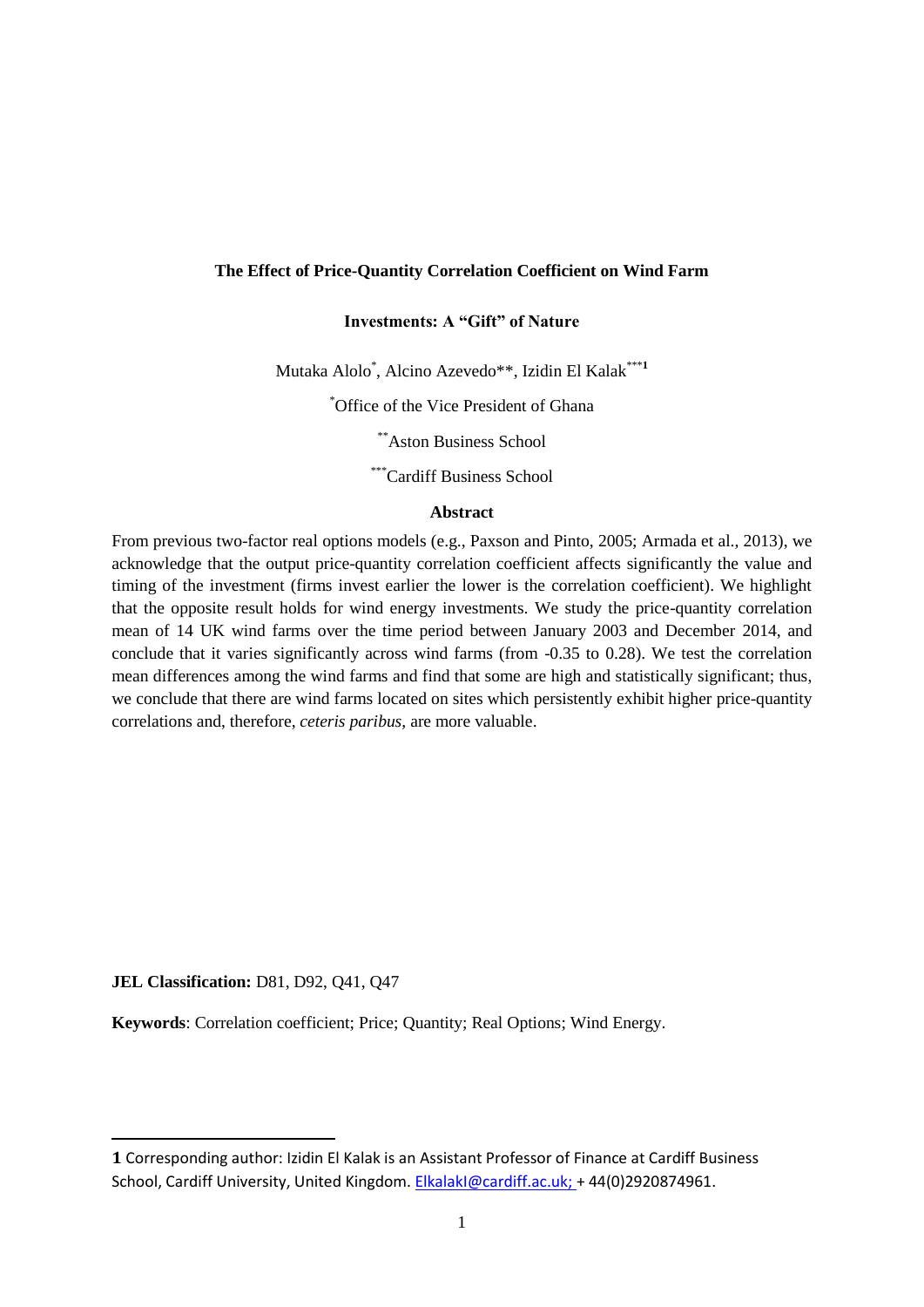### **1. Introduction**

Firms assess the wind resource potential of a site before investing because it is directly related to the amount of energy that can be extracted. A major inconvenience of wind energy is the variability of production due to the unpredictability nature of the wind. Despite the technological progress, estimations of the energy production from wind farms are still inaccurate (Kwon, 2010; and Mirhosseini et al., 2011). For instance, Tindal et al. (2007) use a dataset which comprises information on 156 wind farms from the US and Europe and concludes that, on average, actual energy production is 92.1% of what was estimated. On the other hand, energy market prices are also volatile because of, among other aspects, changes in energy demand and the so-called spikes which can increase prices significantly in a matter of hours. Consequently, wind farms revenue over time is very uncertain.

Different technologies and methodologies have been developed to assess the wind resource potential of sites, and map the wind resource of various geographic locations (see, e.g., Ramos and Iglesias, 2014; Landry et al., 2017; Gualtieri and Zappitelli, 2014; and Hassanzadeh, 2016). There is also empirical evidence showing that the wind blows irregularly and its (monthly and hourly) speed pattern is site-specific. For instance, Ramos and Iglesias (2014) study the viability of wind power in Arousa, a natural reserve small island of Spain, and reveal that "the [wind] resource is characterised by its narrow range of direction (southwest and northeast in winter and summer, respectively) and marked monthly and hourly variability." Specifically, they show that the windiest months are July and August and February and March, and the periods of higher wind speed are from 1 to 5 pm and from 8 pm to midnight (p. 750).

To our best knowledge, currently, while selecting a wind farm site, wind power developers do not consider the expected correlation between the energy market price and the energy production. However, we advocate that it affects significantly the value and timing of the investment, and show that it is site-specific and, therefore, *ceteris paribus*, wind power developers should select the sites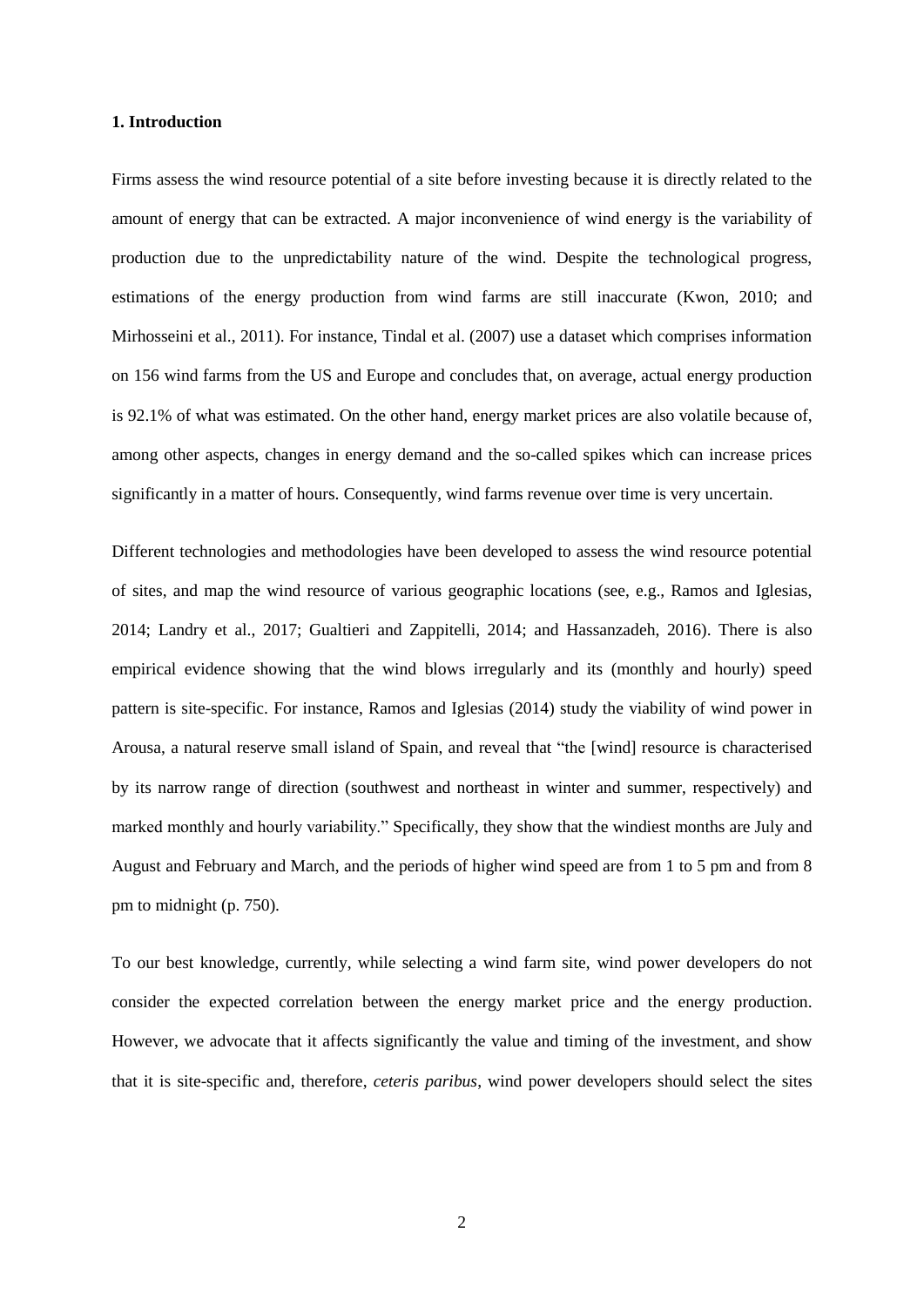which exhibit a higher expected energy output price-quantity correlation.<sup>2</sup> We support this assertion on both the available two-factor real options literature and our empirical results.

The real options literature shows that when the value of a project is contingent on the future evolution of two (possibly correlated) stochastic variables (e.g., price-quantity, or price-investment cost), the correlation coefficient between the two variables affects significantly the value and timing of the investment (see Dixit and Pindyck, 1994, chapter 6; Paxson and Pinto, 2005; Adkins and Paxson, 2011; and Armada et al., 2013, among others). The two-factor model of Dixit and Pindyck (1994) uses revenue and investment cost, whereas that of Adkins and Paxson (2011) uses revenue and operating costs, and those of Paxson and Pinto (2005) and Armada et al. (2013) both use output price and quantity. From the latter two models, we conclude that firms invest earlier the lower is the output price-quantity correlation (see, e.g., Paxson and Pinto (2005, p. 219).

However, the theoretical findings of Paxson and Pinto (2005) and Armada et al. (2013), regarding the effect on the investment value of the price-quantity correlation, does not apply to the evaluation of wind farm investments. This is because the above literature was developed for the evaluation of projects where the output market price and the output quantity are both uncertain but guided by the market forces (i.e., their evolution and relationship over time obey to the so-called law of demand and supply). Therefore, the output price-quantity correlation is negative and the output production is not affected by the geographic location of the production facility – for further details see Section 2.

However, in the wind energy market, all the output produced is sold, due to regulation, and depends significantly on the wind conditions, and not, as usual, on the market demand. Notice that, the wind energy has usually priority to enter the electricity national grids, due to regulation, which turns the demand and supply relationship very atypical. Therefore, the price-quantity correlation is less predictable and, possibly, site-specific. We show that there are significant differences in the output

**.** 

<sup>&</sup>lt;sup>2</sup> Notice that a higher output price-quantity correlation means that in periods when the energy price is higher the (wind farm's) energy production tends to be higher as well. Thus, a higher output price-quantity correlation implies a higher revenue.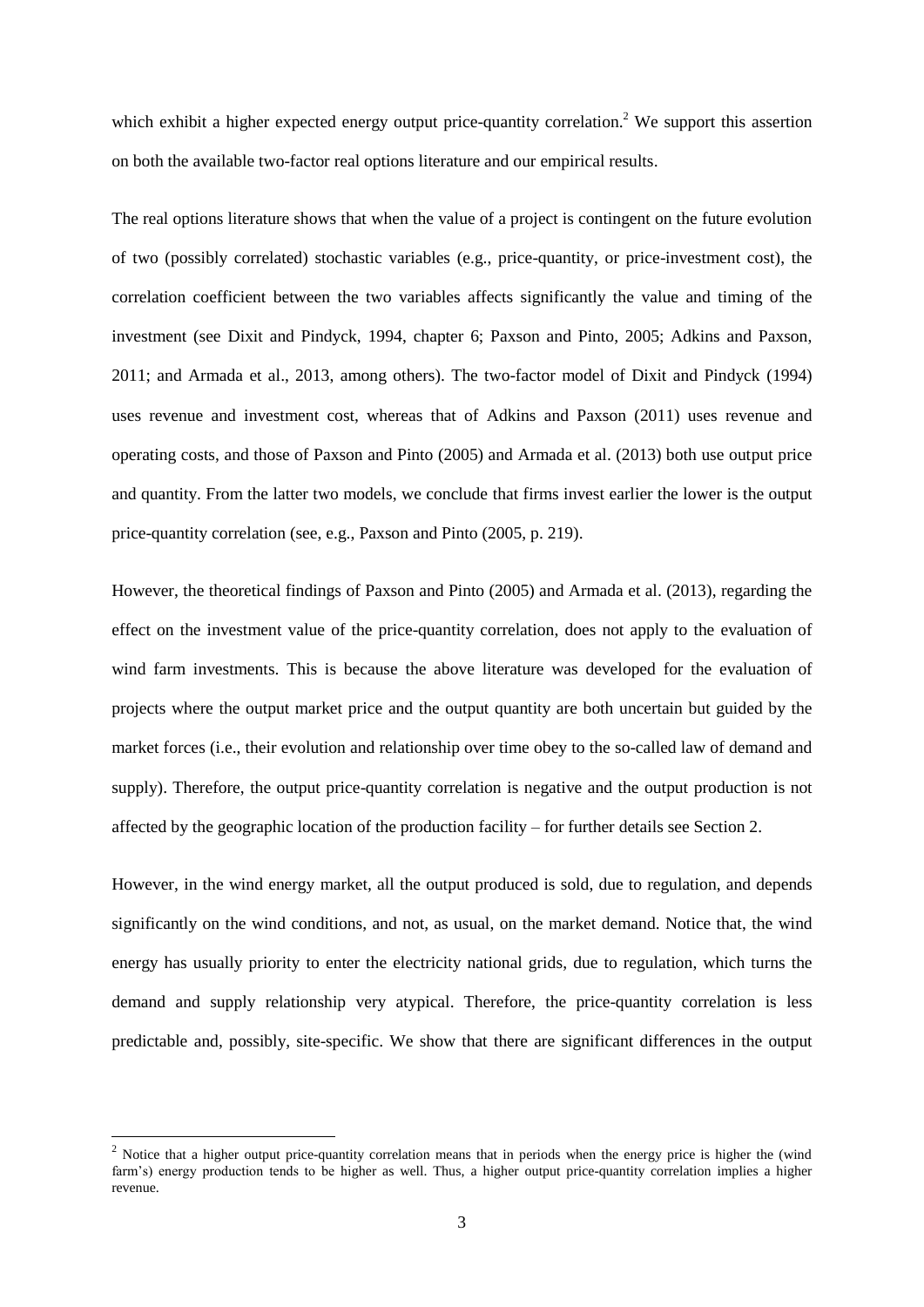price-quantity correlation amongst wind firms, and the higher the correlation the more valuable is the investment.

We provide empirical evidence on the daily energy production irregularity of 14 UK wind farms, over the time period between January 2003 and December 2014, and conclude that the energy output pricequantity correlation varies across firms (it is site-specific). More specifically, we find that there are wind farms which persistently exhibit a higher output price-quantity correlation coefficients and, therefore, *ceteris paribus*, are more valuable. 3

Our work has some relation with those of Olauson and Bergkvist (2016), who study the correlation coefficient between wind power generation in different countries, emphasizing that this aspect is important for quantifying the reduction in power generation variability when countries are electrically interconnected, Figueiredo et al. (2016a), who investigate the effect of price arbitrage and weather dynamics on the renewable energy output variations across several integrated power markets, and Masurowski et al. (2016), who propose a new approach to assess the impact of "varying minimum distances" between the wind turbines on the wind energy potential of a given geographic place.

It also intersects with the works of Figueiredo et al. (2016b), who use a dataset from Denmark to illustrate the effects of the renewable energy output variation across multiple interconnected markets, and advocate that cross-border flows can play a role in the market splitting behaviour, Hoogwijk et al. (2004), who provide a global onshore wind energy potential analysis, taking into account the current technologies available and the main uncertainties underlying their methodological assumptions, and Eurek et al. (2016), who use mesoscale reanalysis data to estimate wind quality for both onshore and offshore wind sites across the globe.

The next section discusses both the effect of the price-quantity correlation on the timing of the investment, relying on Paxson and Pinto (2005) and Armada et al. (2013), and justifies why the result

**.** 

 $3$  To better illustrate our argument, let us consider the results of Ramos and Iglesias (2014) for the patterns of wind speed over time, according to which the windiest months are July and August and February and March, and the periods of higher wind speed during the day are from 1 to 5 pm and from 8 pm to midnight. Because the wind farms' revenue is given by the market price times the quantity produced (sold), so the higher the correlation between price and quantity, the more valuable is the wind farm. This is because a higher correlation would mean that, in Arousa, the periods when energy market price is higher would tend to coincide with the periods when the wind speed (i.e., energy production) is stronger.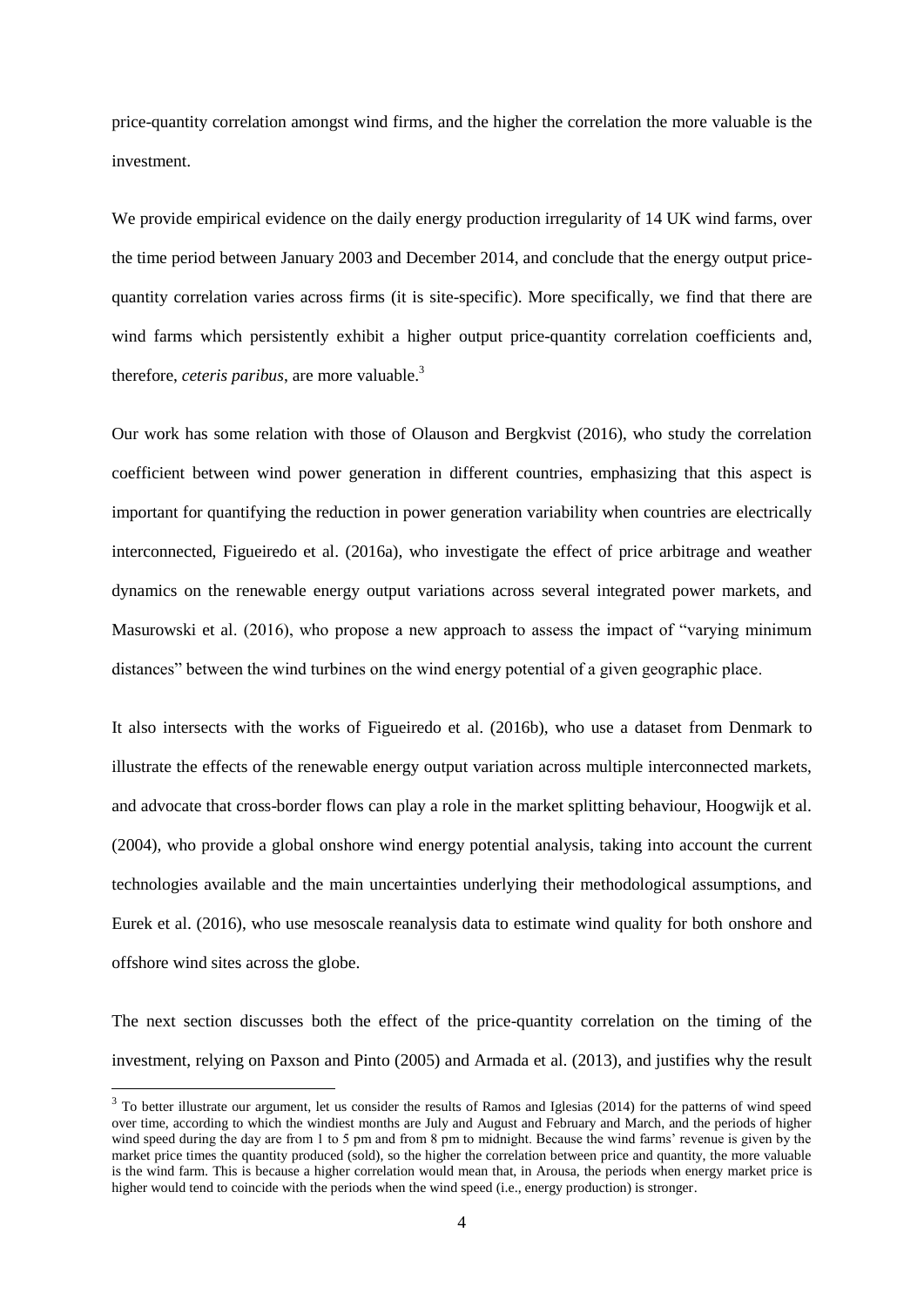we obtain from these two models, regarding the effect of the correlation on the timing of the investment, does not hold for a wind farm investment. Section 3 restates the key steps of the analytical derivation of a two-factor (price-quantity) model, following Adkins and Paxson (2011) and Armada et al. (2013). Section 4 describes our data sample and the methodology used for testing the correlation mean differences among the wind farms. Section 5 describes the main results. Section 6 concludes.

## **2. The price-quantity relationship**

In the current investment literature, the price-quantity relationship is normally modelled using a demand function with constant parameters (e.g., Dixit and Pindyck, 1994; and Caballero and Pindyck, 1996). The assumption that both price and quantity follow independent stochastic processes means that the two variables are driven by exogenous factors. Yet, it does not mean that they are independent. For instance, when the law of demand and supply holds, the price-quantity correlation is negative. For this economic context, Paxson and Pinto (2005) and Armada et al. (2013) show that firms invest earlier (i.e., the investment is more valuable) the lower is the output price-quantity correlation. This result holds because when the law of demand and supply holds, the negative correlation works as a hedging factor in models which consider price and quantity uncertainty.

However, we highlight that if we apply the above two-factor models to the evaluation of a wind farm investment, the above result regarding the effect of the correlation on the value/timing of the investment does not hold. Wind firms are more valuable (i.e., invest earlier) the higher is the pricequantity correlation. This is because of regulation. For instance, the EU's Renewable Energy Directive 2009/28/EC  $^4$  ensures that priority access or guaranteed access to the grid-system of electricity produced from renewable energy sources is safeguarded for renewable energy, which turns the relationship between demand and supply very atypical, because all the energy produced is sold at a given price.

 4 See: http://eur-lex.europa.eu/legal-content/en/ALL/?uri=CELEX%3A32009L0028.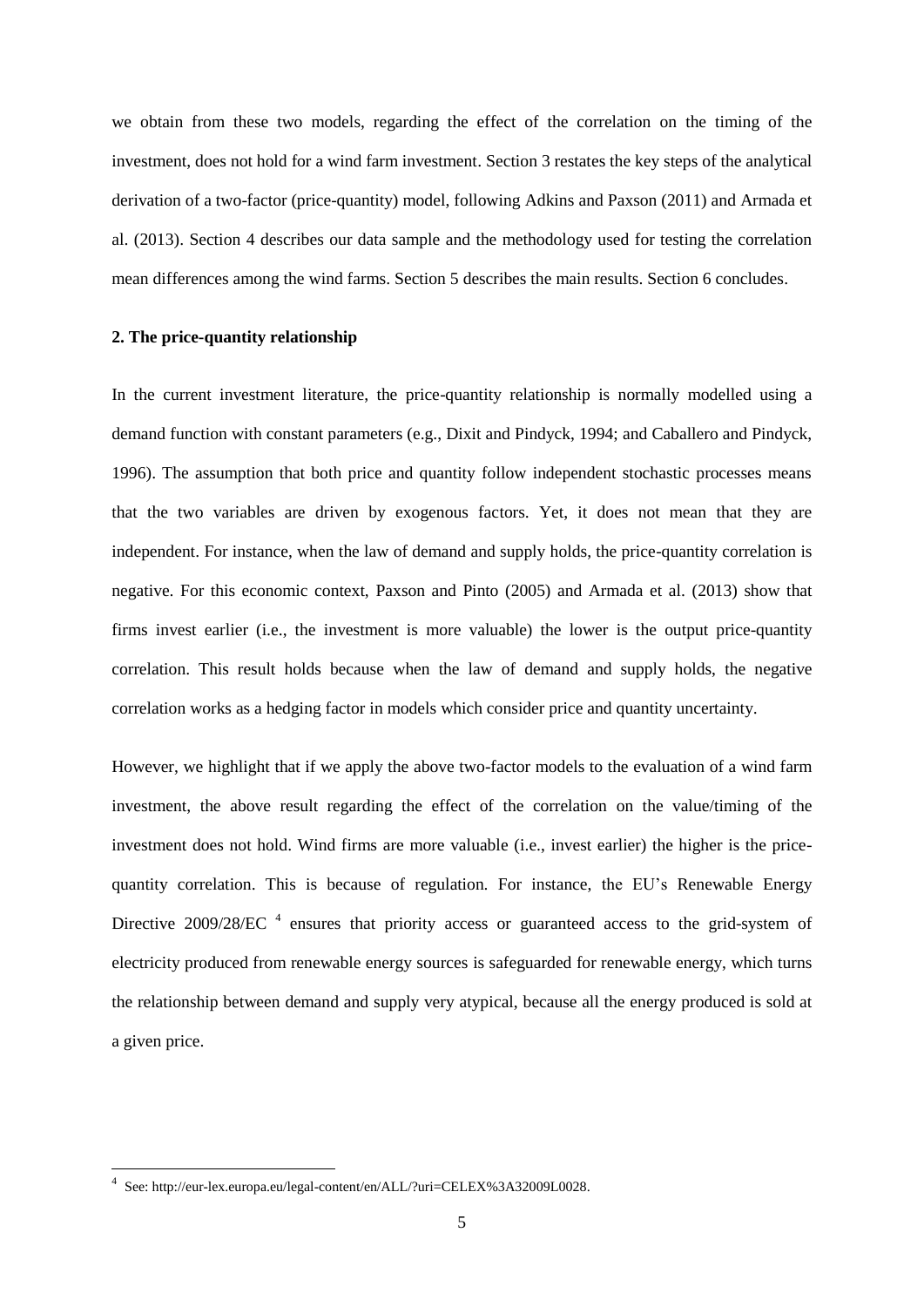### **3. A two-factor real option model**

In this section, we restate the key steps of the derivation of a two-factor real options model for a wind farm investment, following Adkins and Paxson (2011) and Armada et al. (2013).

Let us assume that the energy market price  $(P)$  and the energy production  $(Q)$  both follow independent (but possibly correlated) geometric Brownian motion (GBM) processes given by:

$$
dP = \alpha_P P dt + \sigma_P P dz_P \tag{1}
$$

$$
dQ = \alpha_Q Q dt + \sigma_Q Q dz_Q \tag{2}
$$

$$
E\big[dZ_p dZ_q\big] = \rho dt\tag{3}
$$

where  $\alpha_P$  and  $\alpha_Q$  are the instantaneous drift rates of the energy price and energy production (quantity sold), respectively;  $\sigma_{\rm P}$  and  $\sigma_{\rm Q}$  are the instantaneous volatility of P and Q, respectively; and  $z_{\rm P}$  and  $z_0$  are the increment of a standard Wiener process for P and Q, respectively. For convergence of the solution, we assume that the condition  $r - \alpha_p - \alpha_p > 0$  holds, where r is the risk-free interest rate.

Thus, while inactive, the firm holds the option to invest in a wind farm, which has valued under uncertainty. The value of the option to invest  $(F(P, Q))$  is represented by the following partial differential equation (PDE):

$$
\frac{1}{2}\frac{\partial^2 F}{\partial P^2}\sigma_P^2 P^2 + \frac{1}{2}\frac{\partial^2 F}{\partial Q^2}\sigma_Q^2 Q^2 + \frac{\partial^2 F}{\partial Q \partial P}QP\sigma_Q \sigma_P \rho_{QP} + \frac{\partial F}{\partial P}(r - \delta_P)P + \frac{\partial F}{\partial Q}(r - \delta_Q)Q - rF = 0 \tag{4}
$$

where  $\delta_p = \mu_p - \alpha_p$ ,  $\delta_0 = \mu_0 - \alpha_o$  and  $\mu_i$ , with  $j = \{P, Q\}$ , is the market equilibrium required rate of return, given by:

$$
\mu_j = r + \lambda \rho_{jm} \sigma_j \tag{5}
$$

where  $\lambda_i = \frac{r_i}{r_i}$  $\frac{m^{-1}}{\sigma_m}$  is the market price for risk,  $\rho_{jm}$  is the correlation between the asset *j* and the market, and  $\sigma_m$  is the market volatility.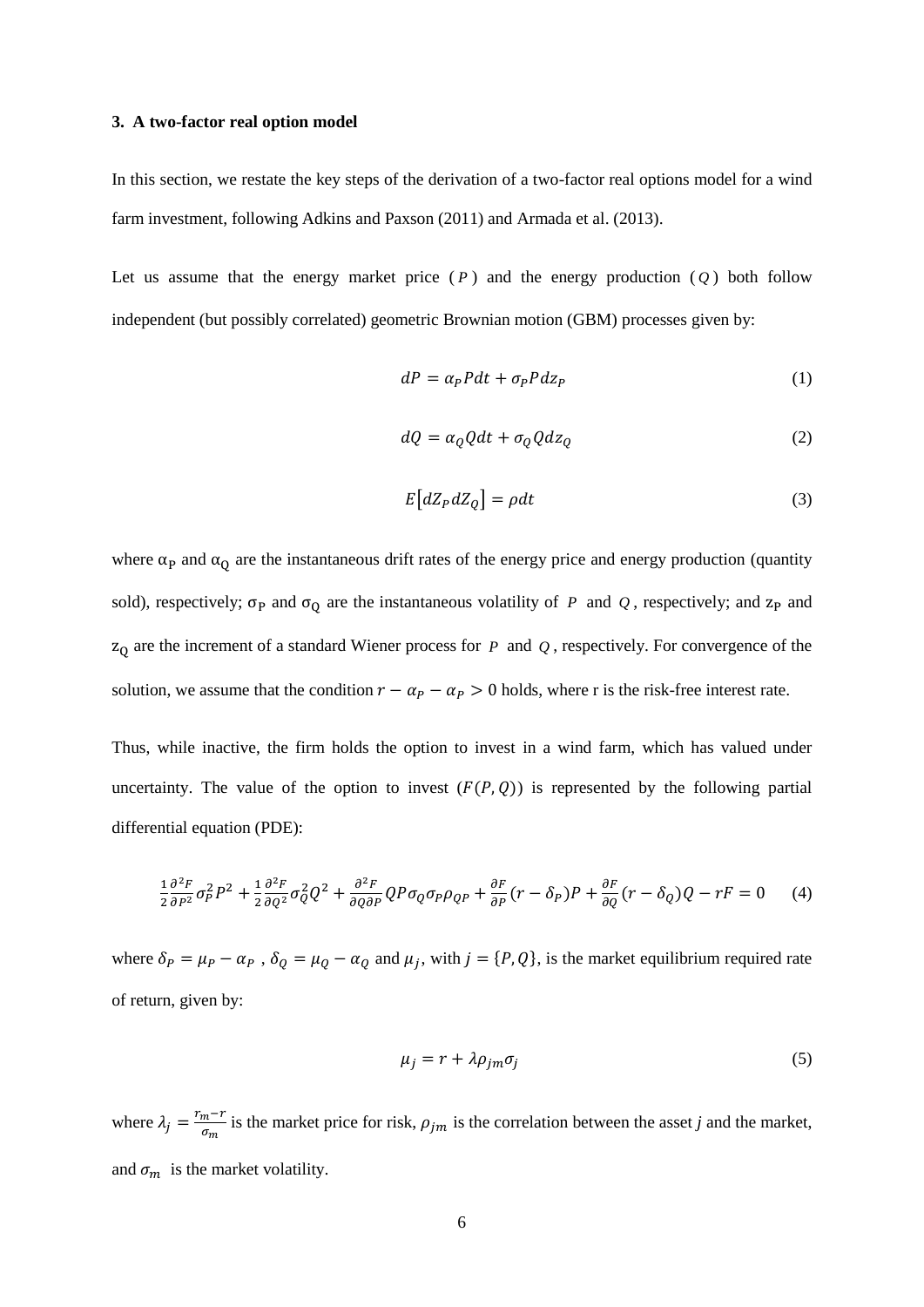The homogeneous part of Equation (4) has the following general solution:

$$
F(P,Q) = AP^{\beta}Q^{\eta}
$$
 (6)

where  $\beta$  and  $\eta$  are the roots of an elliptical characteristic equation.

Following Adkins and Paxson (2011) we obtain:

$$
\delta_R = \delta_P + \delta_Q - \rho \sigma_P \sigma_Q - r > 0 \tag{7}
$$

Using Ito's Lemma we can show that the project revenue,  $R(P, Q) = PQ$ , is represented by the following GBM process:

$$
dR = \alpha_R R dt + (\sigma_P dz_P + \sigma_Q dz_Q)R
$$
\n(8)

where  $\alpha_R = \alpha_P + \alpha_Q + \rho \sigma_P \sigma_Q$ .

The required rate of return for the investment is given by the sum of the expected drift and the shortfall rate of return:

$$
\mu_R = \alpha_R + \delta_R = r + \lambda(\rho_{Pm}\sigma_P + \rho_{Qm}\sigma_Q) \tag{9}
$$

Armada et al. (2013) show that the optimal investment threshold is reached when there is a pair (*P\**,*Q\**) for which Equation (10) holds:

$$
P^*Q^* = R^* = \frac{\beta}{\beta - 1} \delta_R K \tag{10}
$$

where  $\delta_R = \delta_P + \delta_Q - \rho \sigma_P \sigma_Q$  and  $\beta$  is the positive root of a quadratic equation given by:

$$
\beta = \frac{1}{2} - \frac{r - \delta_R}{\sigma_R^2} + \sqrt{\left(-\frac{1}{2} + \frac{r - \delta_R}{\sigma_R^2}\right)^2 + \frac{2r}{\sigma_R^2}}
$$
(11)

For the same modelling setting, Paxson and Pinto (2005) obtain the following solution for the optimal investment threshold: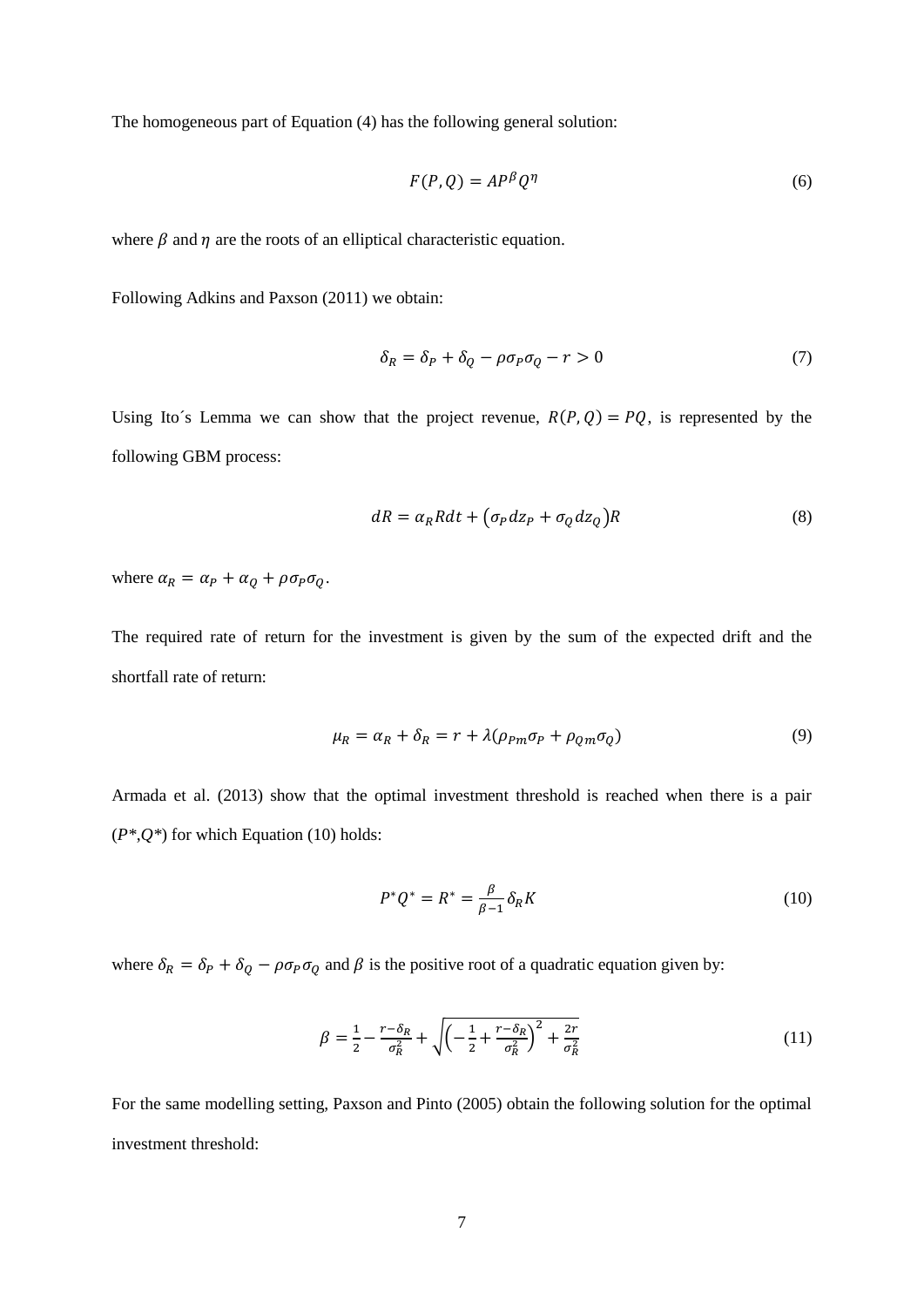$$
R^* = \frac{\beta}{\beta - 1} \delta_R K \tag{12}
$$

where  $\delta_R = r - \alpha_P + \alpha_Q$ .

As highlighted in Armada et al. (2013), the difference between Paxson and Pinto (2005) and Armada et al. (2013) models is that the latter obtains a solution for the investment threshold without invoking homogeneity of degree one. Nevertheless, from both models, we conclude that firms invest earlier the lower is the correlation coefficient.

## **4. Data Sample and methodology**

## **4.1 Data sample**

We collect monthly data on the energy market prices and the energy production of 14 UK wind farms, over the time period between 2003 and 2014. The data on energy prices and energy production was collected from the DataStream (APX UK spot power market) and the Renewable Energy Foundation [\(www.ref.org.uk\),](http://www.ref.org.uk)/) respectively.

Table 1 provides further information on our data sample, namely, the time period, location, number of turbines and production capacity of each wind farm, the name of the project developer, and whether the wind farms are located on-shore or off-shore.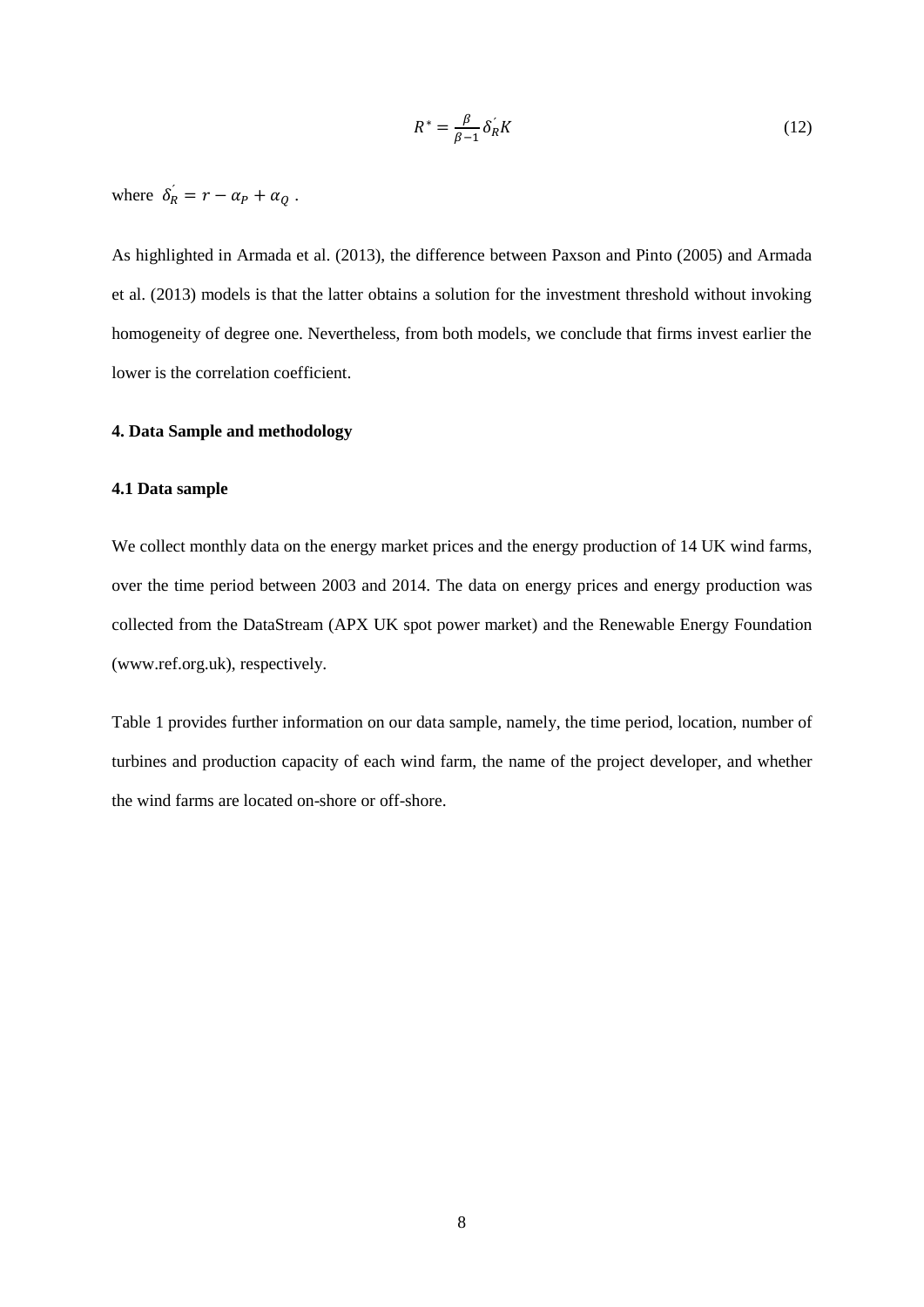**Table 1:** this table provides information about the wind farms of our data sample. Specifically, it provides shows our data sample the time period, the location, number of turbines and production capacity of each wind farm, and name of the wind farm project developer and whether the wind farms are located on-shore or off-shore.

| <b>Wind Farm</b>  | <b>Location</b> | <b>Technology</b> | $No$ Turbines | Capacity $(kW)$ | <b>Developer</b>       | <b>Sample Time Period</b> |
|-------------------|-----------------|-------------------|---------------|-----------------|------------------------|---------------------------|
| B. A. Tuire (1)   | Scotland        | On-shore          | 23            | 660             | <b>Scottish Power</b>  | 2003-2014                 |
| Hare Hill $(2)$   | Scotland        | On-shore          | 20            | 660             | Scottish Power         | 2003-2014                 |
| Rothes $(2)$      | Scotland        | On-shore          | 22            | 2.300           | Fred Olsen Renewables  | 2005-2014                 |
| Cefn. Croes (3)   | Wales           | On-shore          | 30            | 1.500           | <b>Falck Reneables</b> | 2006-2014                 |
| Crystal Rig $(4)$ | Scotland        | On-shore          | 20            | 2.500           | Fred Olsen Renewables  | 2004-2014                 |
| Casyemire (5)     | Scotland        | On-shore          | 21            | 2.300           | Scottish Power         | 2005-2014                 |
| Scroby Sand (6)   | England         | Off-shore         | 30            | 2.000           | E. ON UK Renewables    | 2005-2014                 |
| Braes D. $(7)$    | Stotland        | On-shore          | 36            | 2.000           | <b>SSE Renewables</b>  | 2007-2014                 |
| Pauls Hill (8)    | Scotland        | On-shore          | 28            | 2.300           | Fred Olsen Renewables  | 2006-2014                 |
| Black Law (10)    | Scotland        | On-shore          | 54            | 2.300           | <b>Scottish Power</b>  | 2006-2014                 |
| Haydard (11)      | Scotland        | On-shore          | 52            | 2.300           | Scottish & Southern    | 2007-2014                 |
| Kentish (12)      | England         | Off-shore         | 30            | 3.000           | Vattenfall             | 2006-2014                 |
| Barrow $(13)$     | England         | Off-shore         | 30            | 3,000           | Dong/Centrica Energy   | 2007-2014                 |
| Whitelee (14)     | Scotland        | On-shore          | 140           | 2,300           | <b>Scottish Power</b>  | 2009-2014                 |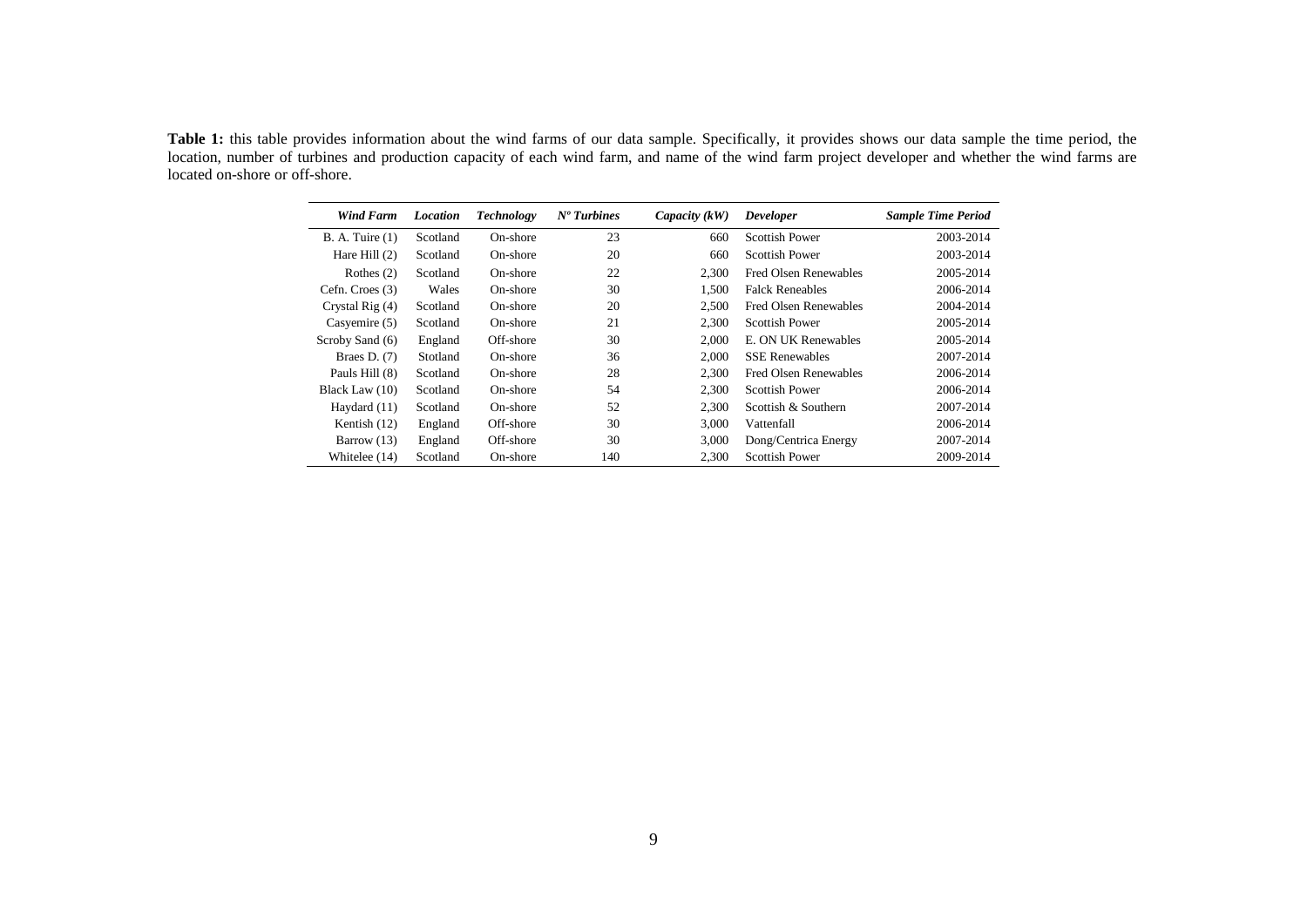### **4.2 Methodology**

Our aim is to study the correlation between the energy market price and the energy production of 14 wind farms, using monthly data, and examine the correlation mean difference among the wind farms and their respective statistical significance. We start by computing the monthly correlation mean for each wind farm and the correlation mean differences among the wind farms. Then, we examine the statistical significance of the correlation mean differences, using a one-tailed test.

### **4.2.1 Mean difference hypothesis test**

Let us define  $\bar{\rho}_{p_0}^{i,j} = |\bar{\rho}_{p_0}^i - \bar{\rho}_{p_0}^j|$  as the mean difference of the monthly correlation between the energy price and the energy production of wind farm *i*, and the monthly correlation between the energy price and the energy production of wind farm *j*, with  $i = \{1, 2, ..., 14\}$  and  $j = \{1, 2, ..., 14\}$ where  $\neq j$ , where  $\bar{\rho}_{PQ}^{i}$  is the correlation between the monthly energy price and the monthly energy production of wind farm *i*, and  $\bar{\rho}_{pQ}^{j}$  is the correlation between the monthly energy price and the monthly energy production of wind farm *j*. in our analysis we use mean values for energy price and production, and a one-tailed mean difference test, formalized as follows:

$$
H_0 = \bar{\rho}_{PO}^{i,j} > 0 \tag{13}
$$

$$
H_1 = \bar{\rho}_{PO}^{i,j} = 0 \tag{14}
$$

where  $H_0$  is the null hypothesis and  $H_1$  is the alternative hypothesis.

We consider the following significance level: 0.01, 0.05 and 0.10. Thus, if the p-value is below 0.01, 0.05 or 0.10 we accept the null hypothesis with 1%, 5% or 10% significance level, respectively. Otherwise, we reject the null hypothesis.

## **5. Results**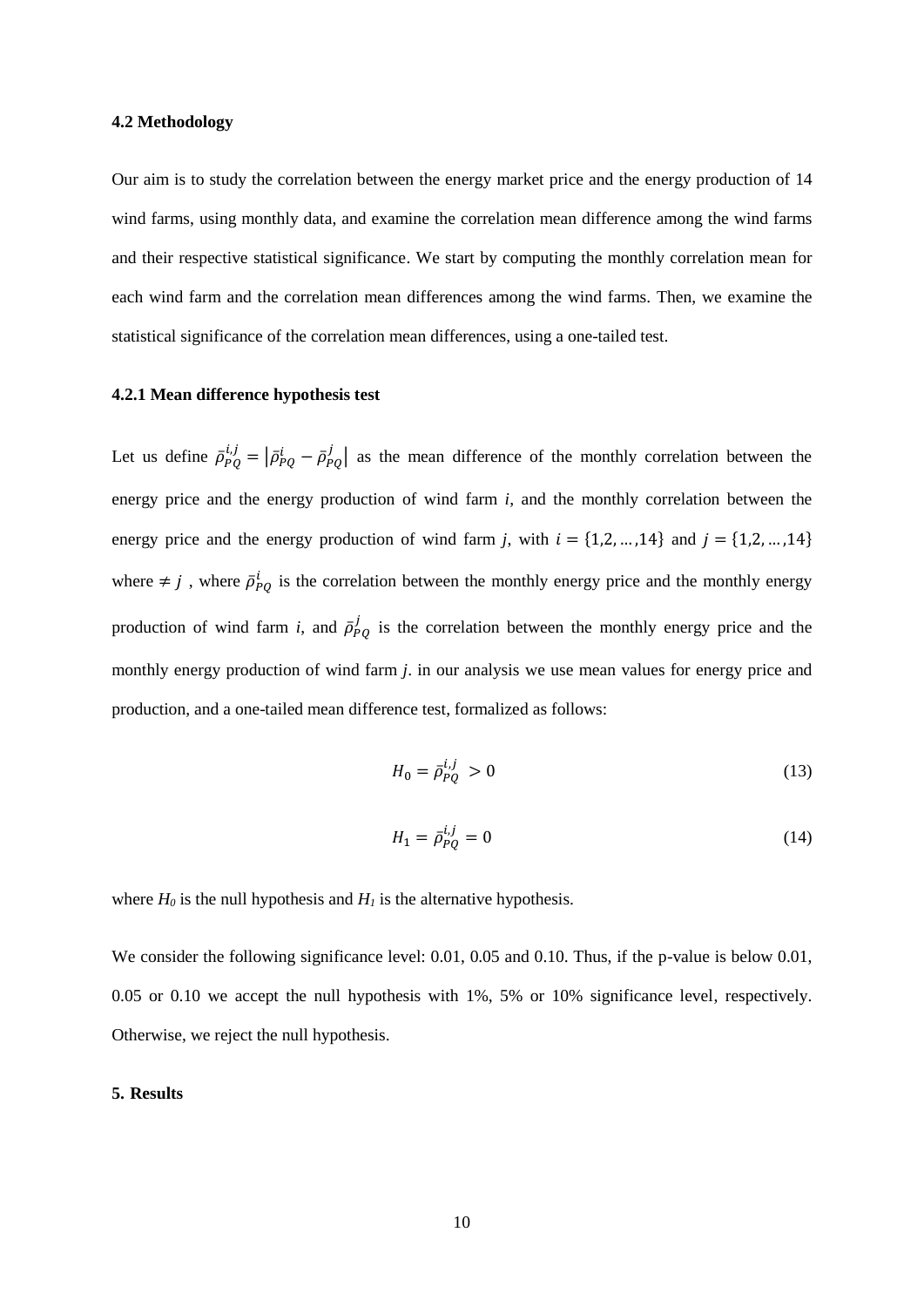In this section, we present our results for price-quantity correlation mean of each wind farm and the correlation mean difference among the wind farms.

Tables 2, 2a and 2b provide information on the monthly correlation mean, maximum and minimum per wind farm and the correlation mean, maximum and minimum for the full sample. For instance, in the last three columns on the right hand-side, we show that the correlation mean, maximum and minimum for the Pauls Hill wind farm are 0.025, 0.896 and -0.634, respectively. At the bottom, Table 2a shows, for instance, that the correlation mean, maximum and minimum for January, considering all the wind farms together, are -0.33, 0.479 and -0.50, respectively, and Table 2b shows that the correlation mean, maximum and minimum for the full sample are 0.072, 0.275 and -0.350, respectively.

From these results, we conclude that the correlation mean varies significantly over time and across wind farms.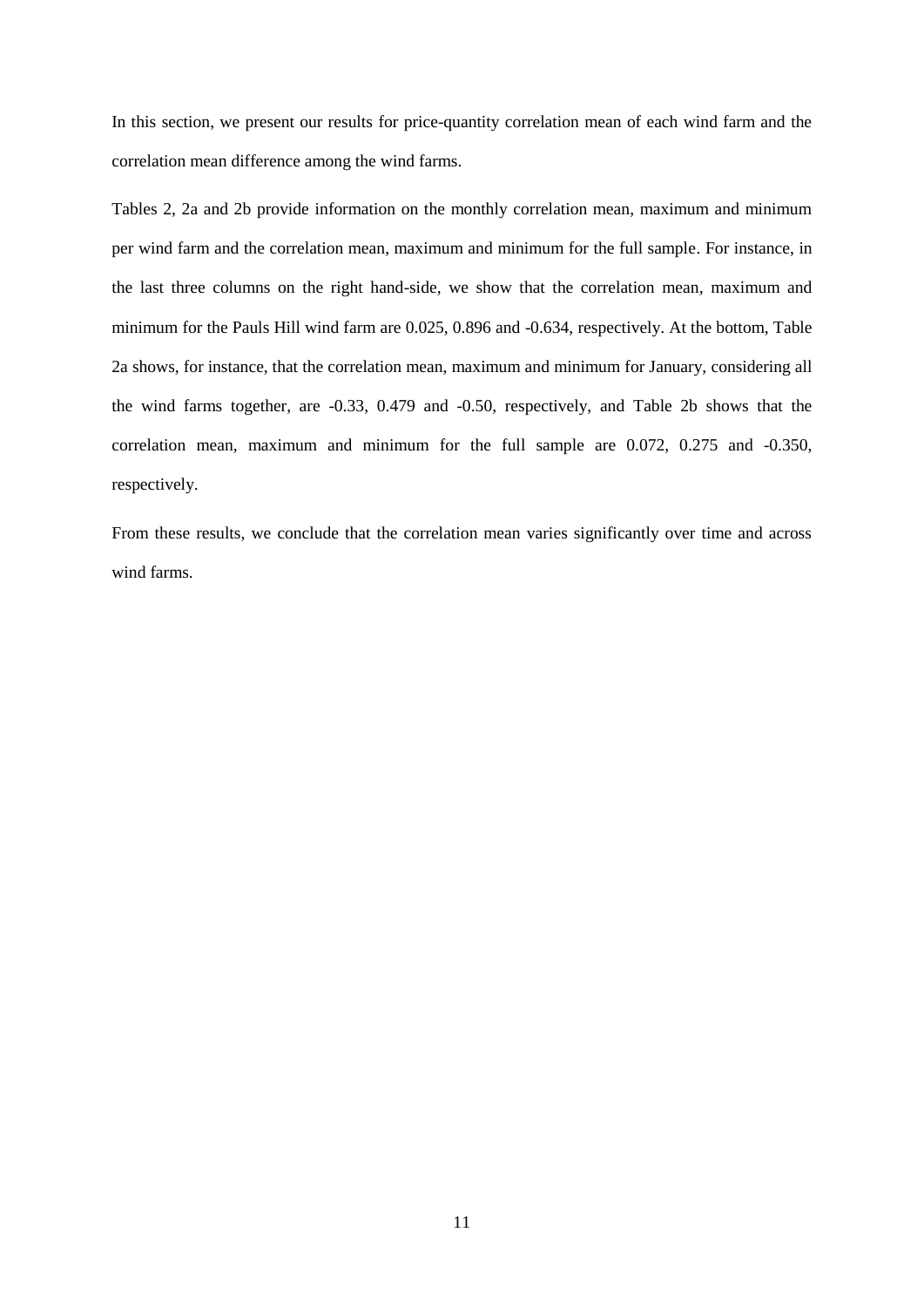**Table 2:** this table provides information on the correlation coefficient mean, maximum and minimum per month for each wind farm. The last three columns on the right hand-side, show the monthly correlation coefficient mean, maximum and minimum per wind farm. At the bottom, Table 2a shows the mean, maximum and minimum of the correlation coefficient mean per month, considering the 14 wind farms. Table 2b shows the correlation coefficient mean, maximum, and minimum for the full sample.

| <b>Correlation Mean per Month</b><br>(per wind farm, for the sample time period) |                    |          |          |          |          |          |          |          |          |          |          | <b>Monthly Correlation</b><br>(per wind farm) |          |          |       |          |
|----------------------------------------------------------------------------------|--------------------|----------|----------|----------|----------|----------|----------|----------|----------|----------|----------|-----------------------------------------------|----------|----------|-------|----------|
| <b>Wind Farm</b>                                                                 | <b>Time Period</b> | Jan      | Feb      | Mar      | Apr      | May      | Jun      | Jul      | Aug      | Sep      | Oct      | <b>Nov</b>                                    | Dec      | Mean     | Max   | Min      |
| B. A Tuirc(1)                                                                    | 2003-14            | $-0.353$ | 0.108    | $-0.025$ | $-0.419$ | $-0.073$ | 0.323    | $-0.205$ | 0.324    | 0.020    | $-0.028$ | 0.091                                         | $-0.151$ | 0.032    | 0.324 | $-0.419$ |
| Hare Hill $(2)$                                                                  | 2003-14            | $-0.500$ | $-0.378$ | $-0.499$ | $-0.082$ | $-0.211$ | $-0.075$ | $-0.036$ | $-0.082$ | 0.017    | 0.010    | 0.266                                         | $-0.244$ | $-0.151$ | 0.266 | $-0.050$ |
| Rhodes $(3)$                                                                     | 2005-14            | 0.301    | $-0.644$ | 0.392    | 0.045    | $-0.262$ | $-0.019$ | 0.770    | 0.301    | $-0.444$ | 0.052    | 0.549                                         | $-0.523$ | 0.043    | 0.770 | - 0.644  |
| Cefn. Croes (4)                                                                  | 2006-14            | $-0.054$ | $-0.102$ | 0.146    | 0.211    | 0.361    | 0.292    | $-0.094$ | 0.073    | 0.518    | 0.021    | 0.455                                         | $-0.625$ | 0.100    | 0.519 | $-0.625$ |
| Crystal Rig (5)                                                                  | 2004-14            | 0.211    | 0.516    | 0.339    | 0.422    | 0.145    | 0.368    | 0.255    | $-0.281$ | $-0.445$ | $-0.092$ | 0.520                                         | $-0.160$ | 0.150    | 0.520 | $-0.445$ |
| Casuamire (6)                                                                    | 2005-14            | $-0.067$ | $-0.071$ | 0.206    | 0.099    | $-0.187$ | $-0.096$ | 0.734    | 0.554    | $-0.285$ | 0.004    | 0.292                                         | $-0.496$ | 0.057    | 0.734 | - 0.495  |
| Scroby S. $(7)$                                                                  | 2005-14            | $-0.261$ | 0.200    | 0.355    | 0.061    | $-0.017$ | 0.221    | $-0.548$ | $-0.523$ | 0.141    | 0.072    | $-0.306$                                      | 0.235    | 0.031    | 0.355 | $-0.548$ |
| Braes $D. (8)$                                                                   | 2007-14            | 0.332    | 0.597    | 0.580    | 0.067    | 0.346    | 0.150    | 0.409    | 0.253    | $-0.063$ | $-0.033$ | 0.387                                         | $-0.165$ | 0.238    | 0.597 | $-0.165$ |
| Pauls Hill (9)                                                                   | 2006-14            | $-0.205$ | $-0.543$ | 0.224    | 0.262    | $-0.251$ | $-0.049$ | 0.895    | 0.382    | $-0.267$ | 0.171    | 0.311                                         | $-0.634$ | 0.025    | 0.896 | $-0.634$ |
| Black Law (10)                                                                   | 2006-14            | $-0.158$ | $-0.430$ | 0.212    | 0.166    | 0.084    | 0.102    | 0.617    | 0.173    | $-0.127$ | 0.125    | 0.348                                         | $-0.739$ | 0.031    | 0.617 | $-0.739$ |
| Haydard (11)                                                                     | 2007-14            | $-0.101$ | $-0.098$ | 0.155    | 0.328    | $-0.002$ | 0.239    | 0.468    | 0.228    | $-0.332$ | 0.220    | 0.289                                         | $-0.461$ | 0.078    | 0.468 | $-0.461$ |
| Kentish (12)                                                                     | 2006-14            | 0.037    | 0.342    | 0.312    | 0.312    | 0.384    | 0.310    | 0.051    | 0.013    | 0.497    | 0.132    | 0.136                                         | 0.076    | 0.217    | 0.497 | 0.013    |
| Barrow (13)                                                                      | 2007-14            | 0.479    | 0.766    | 0.185    | 0.453    | 0.618    | 0.471    | 0.613    | 0.463    | 0.145    | 0.078    | 0.105                                         | $-0.481$ | 0.325    | 0.766 | $-0.481$ |
| Whitelee (14)                                                                    | 2009-14            | $-0.117$ | 0.706    | 0.035    | 0.082    | 0.242    | 0.586    | $-0.080$ | $-0.544$ | $-0.848$ | 0.010    | 0.002                                         | $-0.527$ | 0.038    | 0.706 | 0.848    |

|  |  |  |  | Table 2a |
|--|--|--|--|----------|
|--|--|--|--|----------|

### **Table 2a Table 2b**

| Correlation Mean per Month (considering the 14 wind farms) |          |          |          |          |          |          |          |          |          |          |          |          | Correlation (full sample) |       |          |
|------------------------------------------------------------|----------|----------|----------|----------|----------|----------|----------|----------|----------|----------|----------|----------|---------------------------|-------|----------|
| Mean                                                       | $-0.033$ | 0.069    | 0.187    | 0.143    | 0.084    | 0.202    | 0.275    | 0.095    | $-0.105$ | 0.053    | 0.246    | $-0.350$ | Mean                      | Max   | Min      |
| Max.                                                       | 0.479    | 0.766    | 0.580    | 0.453    | 0.618    | 0.586    | 0.895    | 0.554    | 0.518    | 0.220    | 0.549    | 0.235    | 0.072                     | 0.275 | $-0.350$ |
| Min.                                                       | $-0.500$ | $-0.644$ | $-0.499$ | $-0.419$ | $-0.262$ | $-0.096$ | $-0.548$ | $-0.544$ | $-0.848$ | $-0.092$ | $-0.306$ | $-0.739$ |                           |       |          |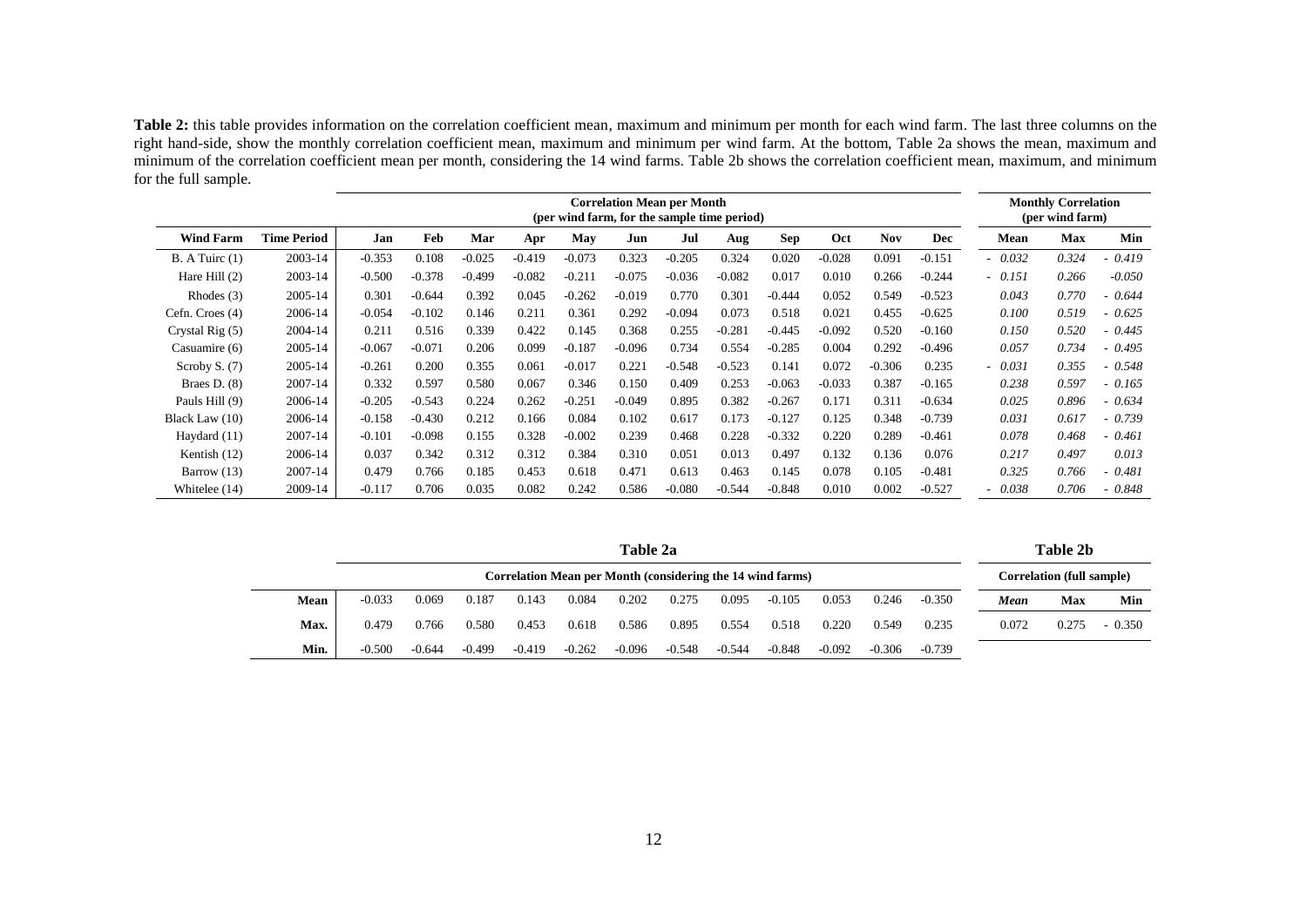Table 3 shows the mean difference among the wind farms and (in between brackets) the respective pvalues, from which we can see that most of the results are statistically significant at least at 10% level. For instance, we find that the mean difference between the Barrow wind farm and the Braes wind farm is of 8.6 percentage points and statistically significant at 1% level. From Table 2 we acknowledge that the former wind farm has a correlation mean of 0.325, whereas the latter has a correlation mean of 0.238. Therefore, based on the reasoning discussed in Sections 2 and 3, we conclude that the Barrow wind farm is located on a site with a higher price-quantity correlation and, therefore, *ceteris paribus*, is more valuable.

Similarly, we find that the correlation mean difference between the Kentish wind farm and the Braes wind farm is 2.1 percentage points and statistically significant at 5% level. From Table 2 we acknowledge that the former wind farm has a correlation mean of 0.217, whereas the latter has a correlation mean of 0.238. Therefore, following the same arguments as above we conclude that, *ceteris paribus*, the Braes wind farm is slightly more valuable.

Finally, we find that the correlation coefficient mean difference between the Whitelee wind farm and the Crystal wind farm is 18.8 percentage points and statistically significant at 5% level. From Table 2 we acknowledge that the correlation mean of the former wind farm is -0.038, whereas the correlation coefficient mean of the latter is 0.15. Hence, we conclude that, *ceteris paribus*, the Crystal wind farm is significantly more valuable. This result represents a very extreme case, in terms of correlation coefficient mean difference, and shows that high correlation mean differences among wind farms are possible.

Paxson and Pinto (2005, p. 219) show a sensitivity analysis which illustrates the impact on firms' investment threshold of changes in the price-quantity correlation from which we can infer that the Crystal wind farm, when compared with the Whitelee wind farm, is significantly more valuable because it is benefiting from a very generous "gift" of nature.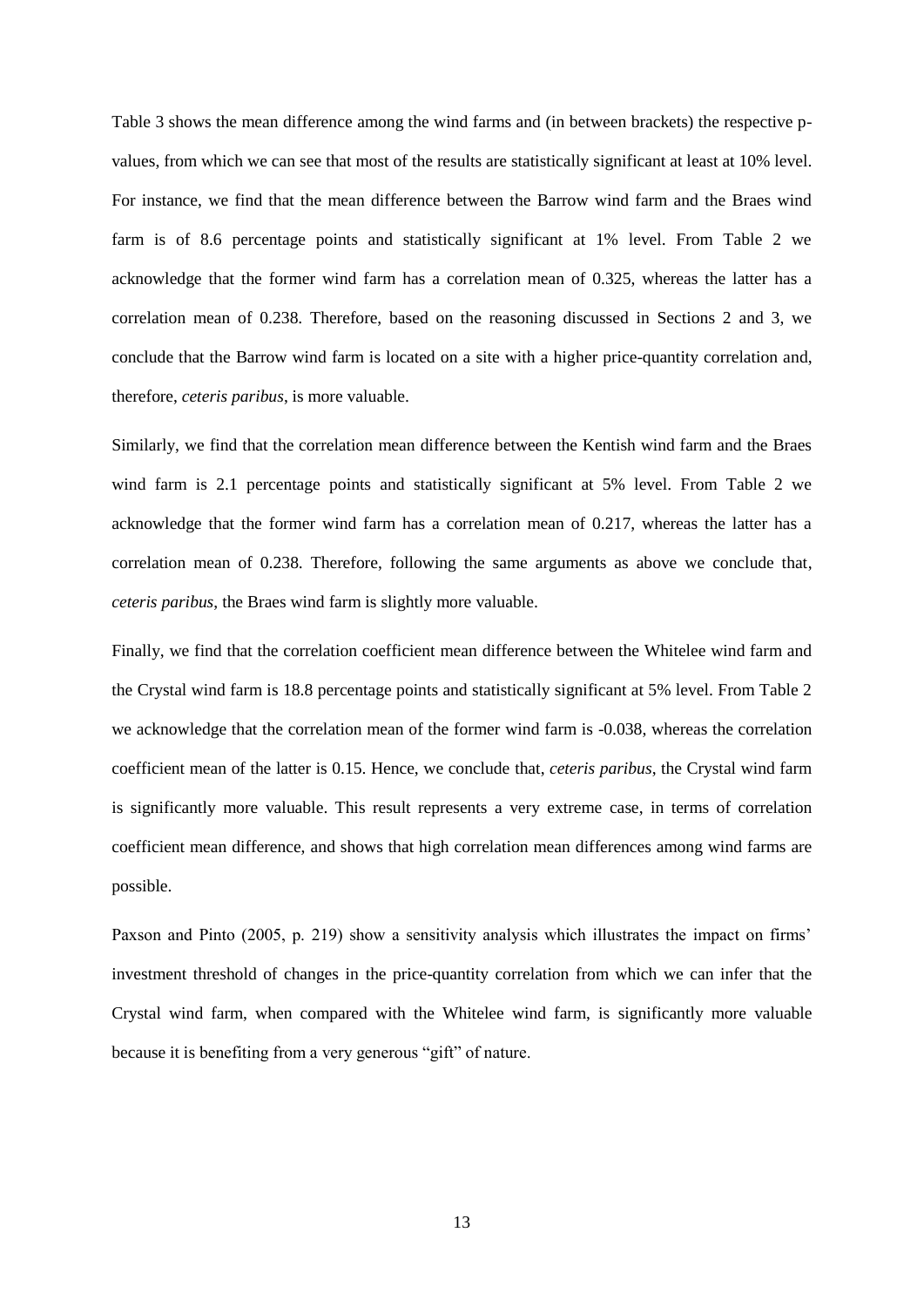|                   | <b>Correlation Mean Differences</b> |          |          |          |           |          |          |            |          |          |          |          |          |
|-------------------|-------------------------------------|----------|----------|----------|-----------|----------|----------|------------|----------|----------|----------|----------|----------|
|                   | (1)                                 | (2)      | (3)      | (4)      | (5)       | (6)      | (7)      | (8)        | (9)      | (10)     | (11)     | (12)     | (13)     |
| Hare Hill (2)     | $0.119*$                            |          |          |          |           |          |          |            |          |          |          |          |          |
|                   | (0.0874)                            |          |          |          |           |          |          |            |          |          |          |          |          |
| Rhodes $(3)$      | $0.076*$                            | 0.194    |          |          |           |          |          |            |          |          |          |          |          |
|                   | (0.0623)                            | (0.1179) |          |          |           |          |          |            |          |          |          |          |          |
| Cefn. Croes (4)   | $0.133*$                            | $0.251*$ | 0.057    |          |           |          |          |            |          |          |          |          |          |
|                   | (0.0677)                            | (0.0582) | (0.1124) |          |           |          |          |            |          |          |          |          |          |
| Crystal Rig $(5)$ | $0.182*$                            | $0.301*$ | 0.107    | 0.050    |           |          |          |            |          |          |          |          |          |
|                   | (0.0740)                            | (0.0631) | (0.1475) | (0.1087) |           |          |          |            |          |          |          |          |          |
| Casuamire (6)     | $0.090*$                            | 0.208    | 0.014    | 0.043    | $0.093*$  |          |          |            |          |          |          |          |          |
|                   | (0.0938)                            | (0.1374) | (0.1443) | (0.1633) | (0.0536)  |          |          |            |          |          |          |          |          |
| Scroby S. (7)     | 0.001                               | $0.120*$ | 0.074    | $0.131*$ | $0.181*$  | 0.088    |          |            |          |          |          |          |          |
|                   | (0.1178)                            | (0.0634) | (0.1069) | (0.0841) | (0.0791)  | (0.1375) |          |            |          |          |          |          |          |
| Braes $D. (8)$    | 0.271                               | 0.389    | 0.195    | 0.138*   | $0.088*$  | $0.181*$ | $0.269*$ |            |          |          |          |          |          |
|                   | (0.1005)                            | (0.1363) | (0.1874) | (0.0978) | (0.0913)  | (0.0660) | (0.0966) |            |          |          |          |          |          |
| Pauls Hill (9)    | $0.057*$                            | $0.176*$ | $0.019*$ | 0.075    | $0.125*$  | $0.033*$ | 0.056    | 0.214      |          |          |          |          |          |
|                   | (0.0774)                            | (0.0905) | (0.0374) | (0.1514) | (0.0789)  | (0.0813) | (0.1429) | (0.1167)   |          |          |          |          |          |
| Black Law (10)    | $0.063*$                            | $0.182*$ | $0.012*$ | 0.069    | $0.119*$  | $0.026*$ | 0.062    | 0.207      | $0.006*$ |          |          |          |          |
|                   | (0.0774)                            | (0.0905) | (0.0374) | (0.1514) | (0.0789)  | (0.0813) | (0.1429) | (0.1167)   | (0.0990) |          |          |          |          |
| Haydard (11)      | $0.110*$                            | $0.229*$ | $0.034*$ | 0.022    | $0.072*$  | 0.020    | 0.109    | $0.160*$   | 0.053    | $0.047*$ |          |          |          |
|                   | (0.0989)                            | (0.0299) | (0.0433) | (0.1876) | (0.0571)  | (0.1249) | (0.1153) | (0.0843)   | (0.1167) | (0.0709) |          |          |          |
| Kentish (12)      | $0.249*$                            | $0.368*$ | $0.173*$ | 0.117    | 0.067     | $0.160*$ | $0.248*$ | $0.021**$  | $0.192*$ | 0.186    | 0.139    |          |          |
|                   | (0.0689)                            | (0.0651) | (0.0703) | (0.1870) | (0.1426)  | (0.0605) | (0.0735) | (0.0272)   | (0.0946) | (0.1110) | (0.1176) |          |          |
| Barrow $(13)$     | 0.357                               | $0.476*$ | 0.281    | $0.224*$ | $0.175*$  | 0.267    | $0.355*$ | $0.086***$ | 0.300    | 0.293    | 0.247    | $0.108*$ |          |
|                   | (0.1111)                            | (0.0639) | (0.1506) | (0.0913) | (0.0661)  | (0.1310) | (0.0900) | (0.0076)   | (0.1483) | (0.1463) | (0.1290) | (0.0690) |          |
| Whitelee (14)     | 0.005                               | $0.113*$ | 0.081    | 0.138    | $0.188**$ | 0.095    | 0.007    | $0.276*$   | 0.063    | 0.069    | $0.116*$ | 0.255    | 0.362    |
|                   | (0.1118)                            | (0.0936) | (0.1056) | (0.2029) | (0.0159)  | (0.1372) | (0.1206) | (0.0842)   | (0.1073) | (0.1205) | (0.0944) | (0.1520) | (0.1458) |

**Table 3:** this table provides information on the correlation coefficient mean differences among the wind farms. In between brackets are the pvalues, where "\*\*\*", "\*\*" and "\*" mean that the result is significant at 1%, 5% and 10% significant level, respectively.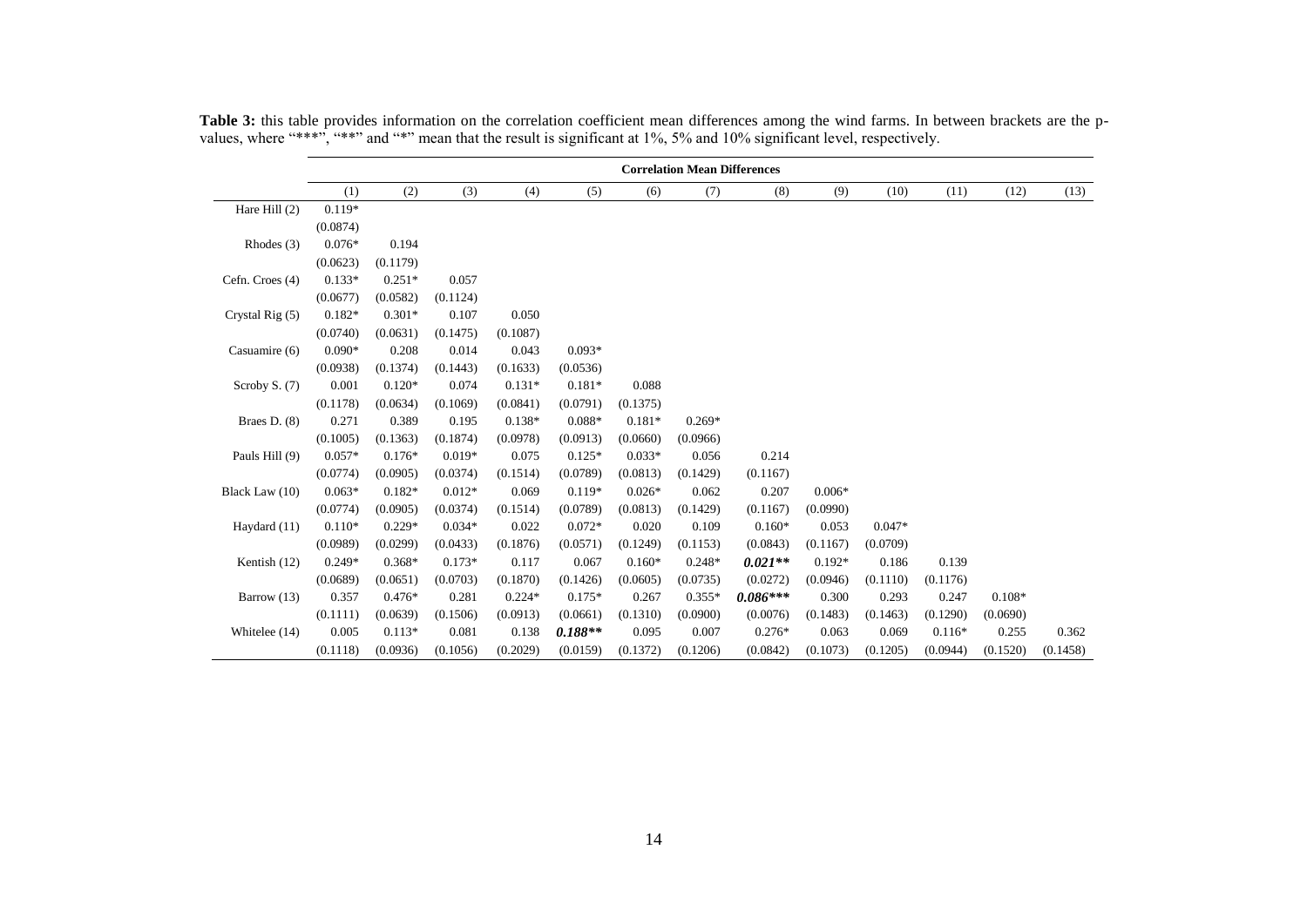### **6. Conclusion**

Previous two-factor real options models show that the price-quantity correlation affects significantly the timing/value of investments (i.e., firms invest earlier the lower is the correlation). We highlight that because of the wind irregularity over time and the regulation (e.g., the EU's Renewable Energy Directive 2009/28/EC), the above theoretical result does not hold for wind farm investments which are more valuable the higher the correlation.

Our results for the price-quantity correlation mean show that it varies significantly across wind farms (from -0.35 to 0.28) and there are (high) correlation mean differences among the wind farms which are statistically significant. For instance, the correlation mean difference between the Whitelee wind farm and the Crystal wind farm is 18.8 percentage points and statistically significant at 5% level. Relying on Paxson and Pinto (2005) and Armada et al. (2013) real option models, we conclude that such an extreme correlation mean difference means that the latter wind farm is benefiting from a very generous (price-quantity correlation) gift of the nature. We find other less extreme correlation mean differences between the wind farms. Overall, our results show that while inspecting sites where to install wind farms, developers should estimate the expected correlation between the energy price and the energy production of each site and, *ceteris paribus*, select that which exhibit a higher energy price-quantity correlation.

The wind energy capacity has grown significantly in the last decades, and it is expected to continue to growth significantly in the next years. This could press wind energy developers to improve their evaluation methods in order to select the wind farm sites. Our work suggests that they should also study the expected correlation between the energy market price and the energy production of the sites.

This paper is devoted to wind energy investments, but our conclusions also apply to other types of renewable energy investments whose production is under regulation, such as that of the EU (EU's Renewable Energy Directive 2009/28/EC). Our findings can lead to improvements in the wind farm site selection methods currently used by wind energy developers.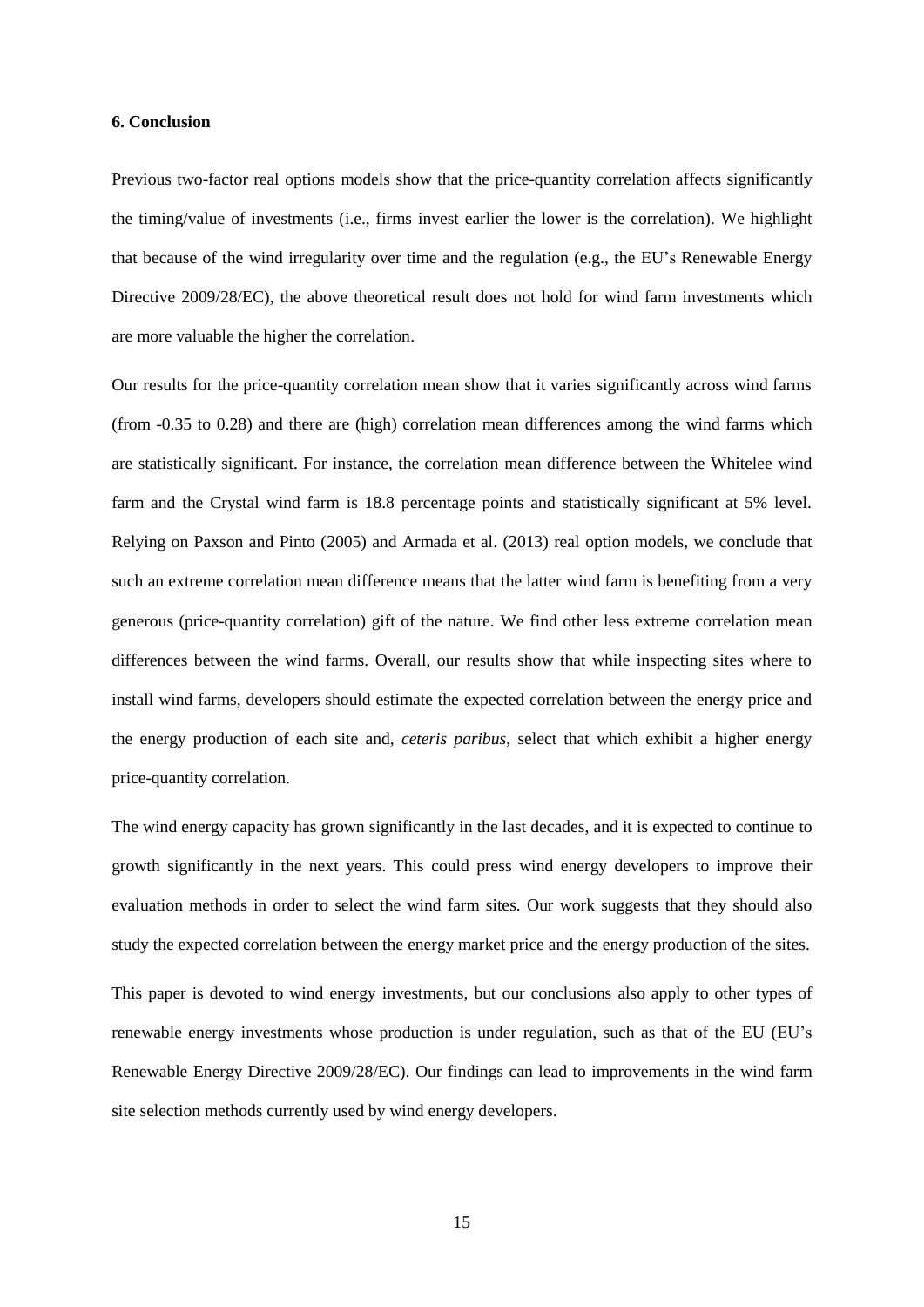This research can be extended in several ways. For instance, it would be interesting to do a similar study using a larger sample with intraday data, if available, or to replicate our study for other EU countries. It would also be interesting to test whether the wind farms we identify here as "more valuable", because they have a higher energy output price-quantity correlation, are indeed more valuable (profitable), if there is data is available.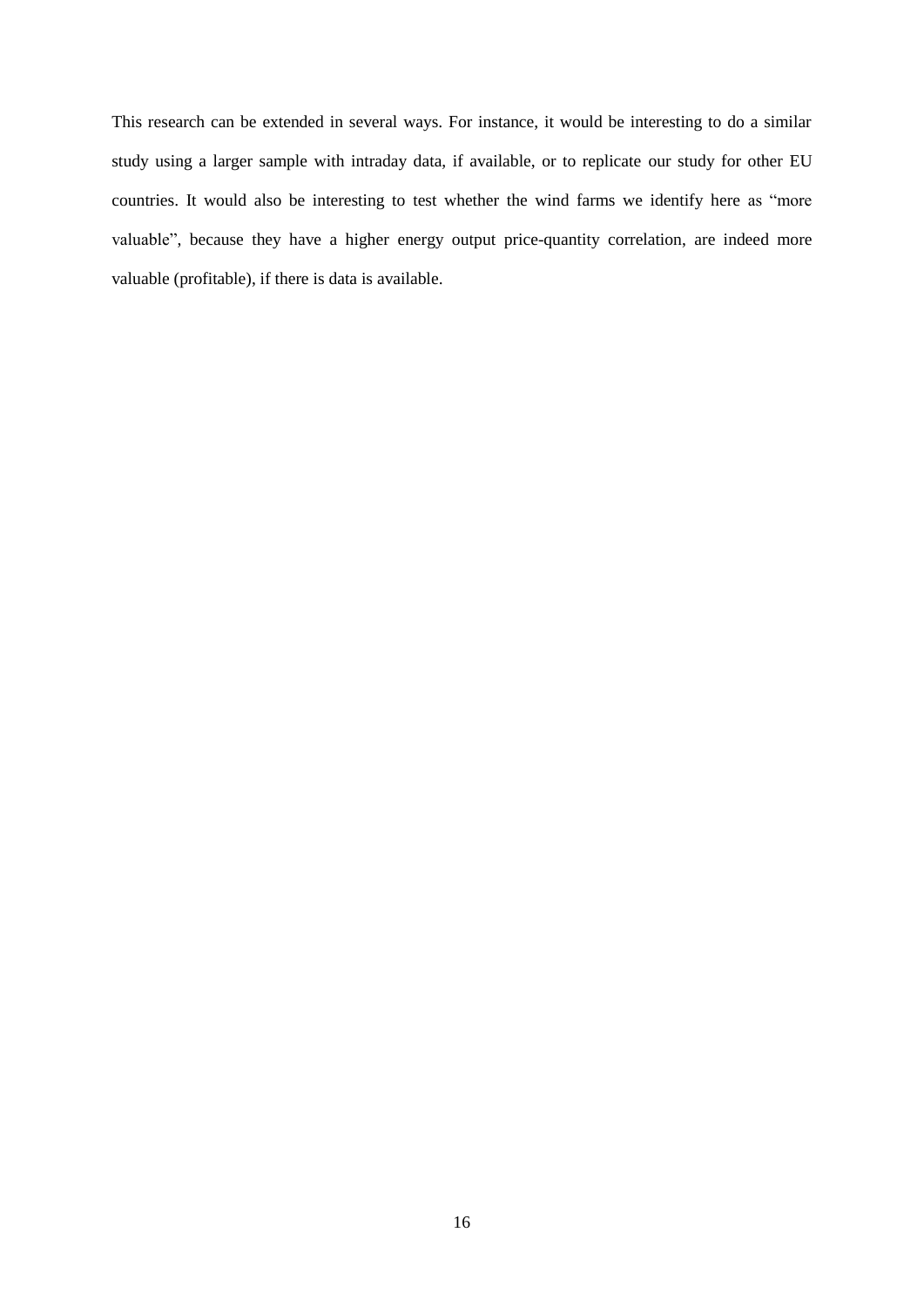## **Reference**

- Adkins, R., Paxson, D., (2011). Renewing Assets with Uncertain Revenues and Operating Costs. Journal of Financial Quantitative Analysis 46, 785–813.
- Armada, R., Pereira, P., Rodrigues, A., (2013). Optimal Investment with Two-Factor Uncertainty. *Mathematics and Financial Economics* 7, 509-530.
- Caballero, R., Pindyck, R., (1996). Uncertainty, investment, and industry evolution. *International Economic Review* 37, 641–662.
- Dixit, A., Pindyck, R., (1994). Investments under Uncertainty. Princeton NJ, Princeton University Press.
- Eurek, K., Sullivan, P., Gleason, M., Hettinger, D., Heimiller, D., Lopez, A., (2016). An improved global wind resource estimate for integrated assessment models. *Energy Economics* Forthcoming.
- Figueiredo, N., Silva, P., Bunn, D. (2016a). Weather and Market Specificities in the Regional Transmission of Renewable Energy Price Effects. *Energy* 114, 188-200.
- Figueiredo, N., Silva, P., Cerqueira, P. (2016b). It is Windy in Denmark: Does Market Integration Suffer? *Energy* 115, 1385-1399.
- Gualtieri, G, Zappitelli, G. (2015). Investigating Wind Resource, turbulence Intensity, and Gust Factor on Mountain Location in Southern Italy*. International Journal of Green Energy* 12, 309-327.
- Hassanzadeh, R. (2017). Best Location of the Small Wind Turbine Around a Single High-Rise Building. *International Journal of Green Energy* 14, 196-204.
- Hoogwijk, M., Vriesb, B., Turkenburg, W. (2004). Assessment of the global and regional geographical, technical and economic potential of onshore wind energy. *Energy Economics* 26, 889- 919.
- Kwon, S. (2010). Uncertainty Analysis of Wind Energy Potential Assessment, *Applied Energy* 87, 856-865.
- Landry, M., Quedraogo, Y., Gagnon, Y., Quedroogo, A., (2017). On the Wind Resource Mapping of Burkina Faso. *International Journal of Green Energy* 14, 150-156.
- Masurowski, F., Drechsler, M., Frank, K. (2016). A Spatially Explicit Assessment of the Wind Energy Potential in Response to an Increased Distance Between Wind Turbines and Settlements in Germany. *Energy policy* 97, 343-350.
- Mirhosseini, M., Sharifi, F., Sedaghat, A. (2011). Assessing the Wind Energy Potential Locations in Province of Semnan in Iran. *Renewable and Sustainable Energy Reviews* 15, 449-459.
- Olauson, P., Bergkvist, M. (2016). Correlation Between Wind Power Generation in the European Countries. *Energy* 114, 663-670.